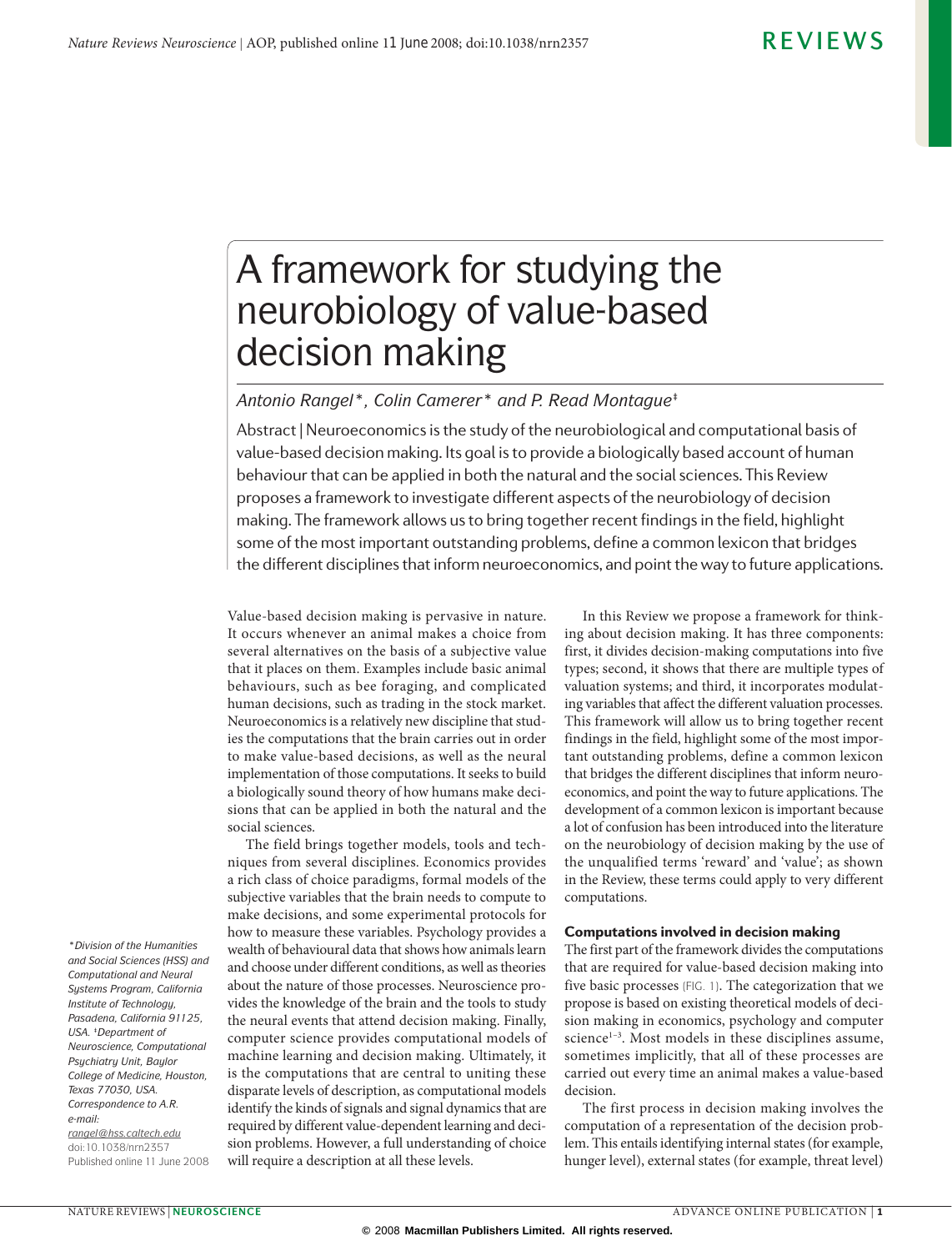

representation of the decision problem, which entails identifying internal and external Figure 1 | **Basic computations involved in making a choice.** Value-based decision making can be broken down into five basic processes: first, the construction of a states as well as potential courses of action; second, the valuation of the different actions under consideration; third, the selection of one of the actions on the basis of their valuations; fourth, after implementing the decision the brain needs to measure the desirability of the outcomes that follow; and finally, the outcome evaluation is used to update the other processes to improve the quality of future decisions.

and potential courses of action (for example, pursue prey). In the second process, the different actions that are under consideration need to be assigned a value (valuation). In order to make appropriate decisions, these values have to be reliable predictors of the benefits that are likely to result from each action. Third, the different values need to be compared for the animal to be able to make a choice (action selection). Fourth, after implementing the decision, the brain needs to measure the desirability of the outcomes. Finally, these feedback measures are used to update the other processes to improve the quality of future decisions (learning).

The five categories are not rigid, and many questions remain about how well they match the computations that are made by the brain. For example, it is not known whether valuation (step 2 in our model) must occur before action selection (step 3), or whether both computations are performed in parallel. Nevertheless, the taxonomy is conceptually useful because it breaks down the decision-making process into testable constituent processes, it organizes the neuroeconomics literature in terms of the computations that are being studied, and it makes predictions about the neurobiology of decision making, such as the hypothesis that the brain must encode distinct value signals at the decision and outcome stages, and the hypothesis that the brain computes a value signal for every course of action under consideration.

#### Representation

The representation process plays an essential part in decision making by identifying the potential courses of action that need to be evaluated, as well as the internal

and external states that inform those valuations. For example, the valuation that a predator assigns to the action 'chasing prey' is likely to depend on its level of hunger (an internal state) as well as the conditions of the terrain (an external variable). Unfortunately, little is known about the computational and neurobiological basis of this step. Basic open questions include: how does the brain determine which actions to assign values to, and thus consider in the decision-making process, and which actions to ignore? Is there a limit to the number of actions that animals can consider at a time? How are internal and external states computed? How are the states passed to the valuation mechanisms described below?

#### Valuation at the time of choice

On the basis of a sizable body of animal and human behavioural evidence, several groups have proposed the existence of three different types of valuation systems: Pavlovian, habitual and goal-directed systems<sup>4-6</sup> (BOX. 1). These systems are sometimes in agreement but often in conflict (see section on action selection). It is important to emphasize that the precise neural basis of these three distinct valuation systems is yet to fully be established. Although the evidence described below points to neural dissociations between some of the components of the three hypothetical systems, it is possible that they do not map directly onto completely separate neural systems<sup>6-9</sup>. In fact, it is likely that they share common elements. Moreover, even the exact nature and number of valuation systems is still being debated. Nevertheless, conceptually the three systems provide a useful operational division of the valuation problem according to the style of the computations that are performed by each.

*Pavlovian systems.* Pavlovian systems assign values to a small set of behaviours that are evolutionarily appropriate responses to particular environmental stimuli. Typical examples include preparatory behaviours (such as approaching cues that predict the delivery of food) and consummatory responses to a reward (such as pecking at a food magazine). Analogously, cues that predict a punishment or the presence of an aversive stimulus can lead to avoidance behaviours. We refer to these types of behaviours as Pavlovian behaviours, and to the systems that assign value to them as the Pavlovian valuation systems.

Many Pavlovian behaviours are innate, or 'hardwired', responses to specific predetermined stimuli. However, with sufficient training animals can also learn to deploy them in response to other stimuli. For example, rats and pigeons learn to approach lights that predict the delivery of food. An important difference between Pavlovian systems and the other two systems is that Pavlovian systems assign value to only a small set of 'prepared' behaviours and thus have a limited behavioural repertoire. Nonetheless, a wide range of human behaviours that have important economic consequences might be controlled by Pavlovian systems, such as overeating in the presence of food, behaviours displayed in people with obsessive–compulsive disorders (OCDs) and, perhaps, harvesting immediate smaller rewards at the expense of delayed larger rewards<sup>5,9</sup>.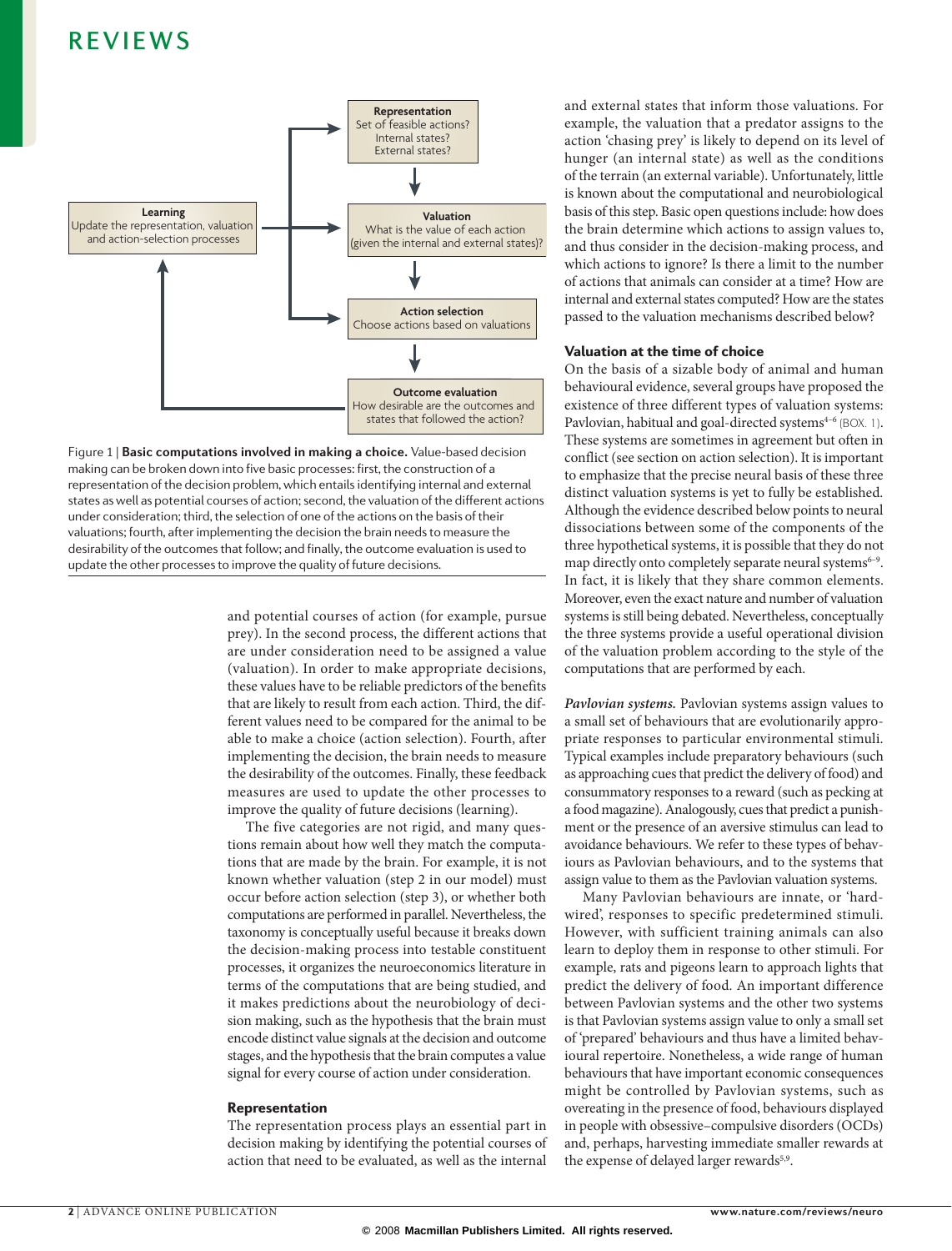| Box 1   Examples of behaviours driven by different valuation systems |                                   |                                              |  |  |
|----------------------------------------------------------------------|-----------------------------------|----------------------------------------------|--|--|
| <b>Valuation</b><br>system                                           | Valence                           |                                              |  |  |
|                                                                      | <b>Appetitive (rewards)</b>       | Avoidance (punishments)                      |  |  |
| Paylovian                                                            | Eat all food on plate             | Cross street upon seeing<br>dangerous person |  |  |
|                                                                      | Reward obtained: food             | Punishment avoided: potential<br>harm        |  |  |
| <b>Habitual</b>                                                      | Morning cup of coffee             | Drive usual route to work                    |  |  |
|                                                                      | Reward obtained: stimulant        | Punishment avoided:traffic                   |  |  |
| Goal-directed                                                        | Movie selection                   | Go for a run                                 |  |  |
|                                                                      | Reward obtained:<br>entertainment | Punishment avoided: obesity                  |  |  |

Behaviour can be driven by different valuation systems. These systems can operate in the domain of rewards (that is, appetitive outcomes) and punishments (that is, aversive outcomes). Although the exact number of valuation systems and their scope remain to be determined, it is known that behaviour can be influenced by Pavlovian, habitual and goal-directed evaluators. The table contains examples of behaviours that are characteristic of each system. Consummatory actions, such as eating food that is within reach, are assigned a high value by the Pavlovian system regardless of the state of hunger. Routine actions, such as having a cup of coffee in the morning, are assigned a high value by the habitual system regardless of that morning's particular needs. Choices that are made infrequently, such as which movie to see, are assigned values by the goal-directed system.

> At first glance, Pavlovian behaviours look like automatic, stimulus-triggered responses, and not like instances of value-based choice. However, as Pavlovian responses can be interrupted by other brain systems, they must be assigned something akin to a 'value' so that they can compete with the actions that are favoured by the other valuation systems.

> Characterizing the computational and neural basis of Pavlovian systems has so far proven difficult. This is due in part to the fact that there might be multiple Pavlovian controllers, some of which might be responsible for triggering outcome-specific responses (for example, pecking at food or licking at water) whereas others might be responsible for triggering more general valence-dependent responses (for example, approaching for positive outcomes or withdrawing from negative ones).

> The neural bases of active and passive Pavlovian responses to negative stimuli seem to have specific and spatial organizations along an axis of the dorsal periaqueductal grey<sup>10</sup>. With respect to valence-dependent responses, studies that used various species and methods suggested that a network that includes the basolateral amygdala, the ventral striatum and the orbitofrontal cortex (OFC) underlies the learning processes through which neutral stimuli become predictive of the value of outcomes<sup>11,12</sup>. In particular, the amygdala has been shown to play a crucial part in influencing some Pavlovian responses<sup>8,13-15</sup>. Specifically, the central nucleus of the amygdala, through its connections to the brainstem nuclei and the core of the nucleus accumbens, seems to be involved in nonspecific preparatory responses, whereas the basolateral complex of the amygdala seems to be involved in more specific responses through its connections to the hypothalamus and the periaqueductal grey.

It is not currently known how many Pavlovian systems exist or how they interact with each other. Other important questions are whether there is a common carrier of Pavlovian value and, if so, how it is encoded; whether learning is possible within these systems; and how Pavlovian systems interact with the other valuation systems — for example, in phenomena such as Pavlovian-instrumental transfer<sup>4</sup>.

*Habit systems.* In contrast to Pavlovian systems, which value only a small set of responses, habit systems can learn, through repeated training, to assign values to a large number of actions. Habit-valuation systems have a number of key characteristics. First, they learn to assign values to stimulus–response associations (which indicate the action that should be taken in a particular state of the world), on the basis of previous experience, through a process of trial-and-error (see the learning section below). Second, subject to some technical qualifications, habit systems learn to assign a value to actions that is commensurate with the expected reward that these actions generate, as long as sufficient practice is provided and the environment is sufficiently stable<sup>3,6,16</sup>. Third, because values are learned by trialand-error, habit systems are believed to learn relatively slowly. As a consequence, they might forecast the value of actions incorrectly immediately after a change in the action–reward contingencies. Finally, these systems rely on 'generalization' when assigning action values in novel situations. For example, a rat that has learned to lever-press for liquids in response to a sound cue might respond with a similar behaviour when first exposed to a light cue. We refer to the actions that are controlled by these systems as 'habits' and the values that they compute as 'habit values'. Examples of habits include a smoker's desire to have a cigarette at particular times of day (for example, after a meal) and a rat's tendency to forage in a cue-dependent location after sufficient training.

Studies using several species and methods suggest that the dorsolateral striatum might play a crucial part in the control of habits<sup>17,18</sup>. As discussed below, the projections of dopamine neurons into this area are believed to be important for learning the value of actions. Furthermore, it has been suggested that stimulus–response representations might be encoded in cortico-thalamic loops<sup>18</sup>. Lesion studies in rats have shown that the infralimbic cortex is necessary for the establishment and deployment of habits<sup>19,20</sup>.

There are many open questions regarding habit systems. Are there multiple habit systems? How do habitual systems value delayed rewards? What are the limits on the complexity of the environments in which the habit system can learn to compute adequate action values? How does the system incorporate risk and uncertainty? How much generalization is there from one state to another in this system (for example, from hunger to thirst)?

*Goal-directed systems.* In contrast to the habit system, the goal-directed system assigns values to actions by computing action–outcome associations and then evaluating the rewards that are associated with the different outcomes.

The appetitive or aversive

Valence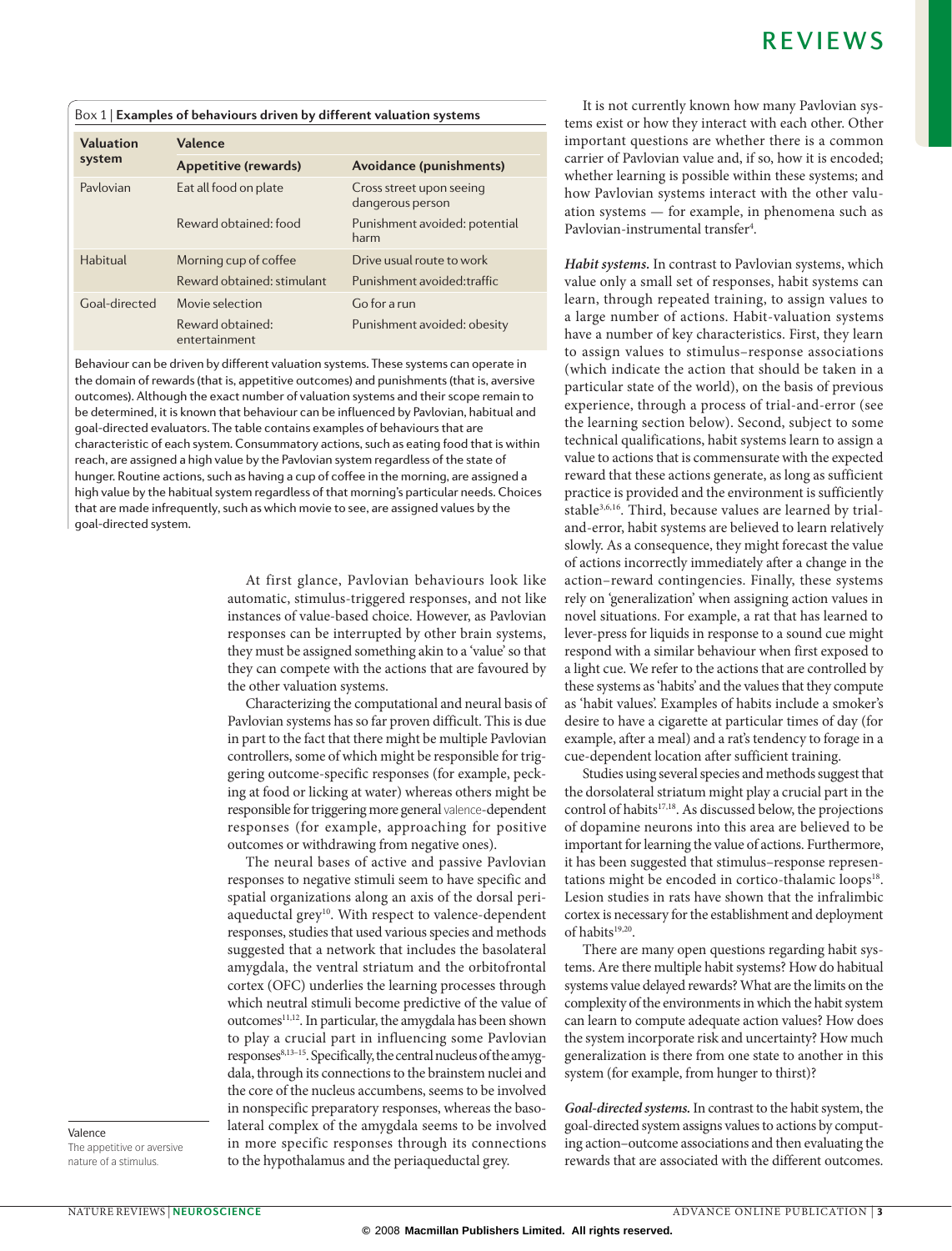Under ideal conditions, the value that is assigned to an action equals the average reward to which it might lead. We refer to values computed by this system as 'goal values' and to the actions that it controls as 'goal-directed behaviours'. An example of a goal-directed behaviour is the decision of what to eat at a new restaurant.

Note that an important difference between habitual and goal-directed systems has to do with how they respond to changes in the environment. Consider, for example, the valuations made by a rat that has learned to press a lever to obtain food, after it is fed to satiation. The goal-directed system has learned to associate the action 'lever-press' with the outcome 'food' and thus assigns a value to the lever-press that is equal to the current value of food — which in this example is low because the animal has been fed to satiation. By contrast, the habit system assigns a high value to the lever-press because this is the value that it learned during the pre-satiation training. Thus, the goal-directed system updates the value of an action as soon as the value of its outcome changes, whereas the habit system does not.

To carry out the necessary computations, the goaldirected system needs to store action–outcome and outcome–value associations. Unfortunately, relatively little is known about the neural basis of these processes. Several rat lesion studies suggest that the dorsomedial striatum has a role in the learning and expression of action-outcome associations<sup>21</sup>, whereas the OFC might be responsible for encoding outcome–value associations. Consistent with this, monkey electrophysiology studies have found appetitive goal-value signals in the OFC and in the dorsolateral prefrontal cortex (DLPFC)22–25. Electrophysiology experiments in rats point to the same conclusion<sup>26</sup>. In a further convergence of findings across methods and species, human functional MRI (fMRI) studies have shown that bloodoxygen-level-dependent (BOLD) activity in the medial OFC27–31 and the DLPFC28 correlates with behavioural measures of appetitive goal values, and individuals with damage to the medial OFC have problems making consistent appetitive choices<sup>32</sup>. Several lines of evidence from these various methods also point to an involvement of the basolateral amygdala and the mediodorsal thalamus (which, in combination with the DLPFC, form a network that Balleine has called the "associative cortico-basal-ganglia loop" (Ref. 17)).

Several questions regarding this system remain unanswered. Are there specialized goal-directed systems for reward and punishment, and for different types of goals? How are action–outcome associations learned? How does the goal-directed system assign value to familiar and unfamiliar outcomes? How are action–outcome associations activated at the time that a choice has to be made?

For complex economic choices (such as choosing among detailed health-care plans), we speculate that, in humans, propositional logic systems have a role in constructing associations that are subsequently evaluated by the goal-directed system. For example, individuals might use a propositional system to try to forecast the consequences of a particular action, which are then

evaluated by the goal-directed system. This highlights a limitation of the goal-directed system: the quality of its valuations is limited by the quality of the action–outcome associations that it uses.

*Outstanding issues.* Some general, important questions regarding the different valuation systems remain unanswered. First, are there multiple Pavlovian, habitual and goal-directed valuation systems, with each system specializing in particular classes of actions (in the case of the Pavlovian and habit systems) or outcomes (in the case of the goal-directed system)? For example, consider a dieter who is offered a tasty dessert at a party. If this is a novel situation, it is likely to be evaluated by the goal-directed system. The dieter is likely to experience conflict between going for the taste of the dessert and sticking to his health goals. This might entail a conflict between two goal-directed systems, one that is focused on the evaluation of immediate taste rewards and one that is focused on the evaluation of long-term outcomes. Second, are there more than three valuation systems? Lengyel and Dayan<sup>5,33</sup> have proposed the existence of an additional, 'episodic' system. At this point it is unclear how such a system differs both conceptually and neurally from the goal-directed system. Third, how does the brain implement the valuation computations of the different systems? Finally, how do long-term goals, cultural norms and moral considerations get incorporated into the valuation process? One possibility is that the habit and goal-directed systems treat violations of these goals and cultural and moral rules as aversive outcomes, and that compliance with them is treated as a rewarding outcome34. However, this can be the case only if the brain has developed the capacity to incorporate social and moral considerations into its standard valuation circuitry. Another possibility is that there are separate valuation systems for these types of considerations that are yet to be discovered.

#### Modulators of the valuation systems

Several factors can affect the values that the Pavlovian, habitual and goal-directed systems assign to actions. For example, the value that is assigned to an action might depend on the riskiness of its associated payoffs, the delay which with those payoffs occur and the social context. We refer to these types of variables as value modulators. Importantly, modulators might have different effects in each of the valuation systems. In this section we focus on the impact of risk and delay on the goal-directed valuation system, as most of the existing evidence pertains to this system. For reviews on social modulators, see REFS 35,36.

*Risk and uncertainty.* All decisions involve some degree of risk, in the sense that action–outcome associations are probabilistic (BOX 2). We refer to an action that has uncertain rewards as a 'prospect'. In order to make good decisions, the goal-directed system needs to take into account the likelihood of the different outcomes. Two hotly debated questions are: first, what are the computations that the goal-directed system uses to incorporate

#### Propositional logic system

A cognitive system that makes predictions about the world on the basis of known pieces of information.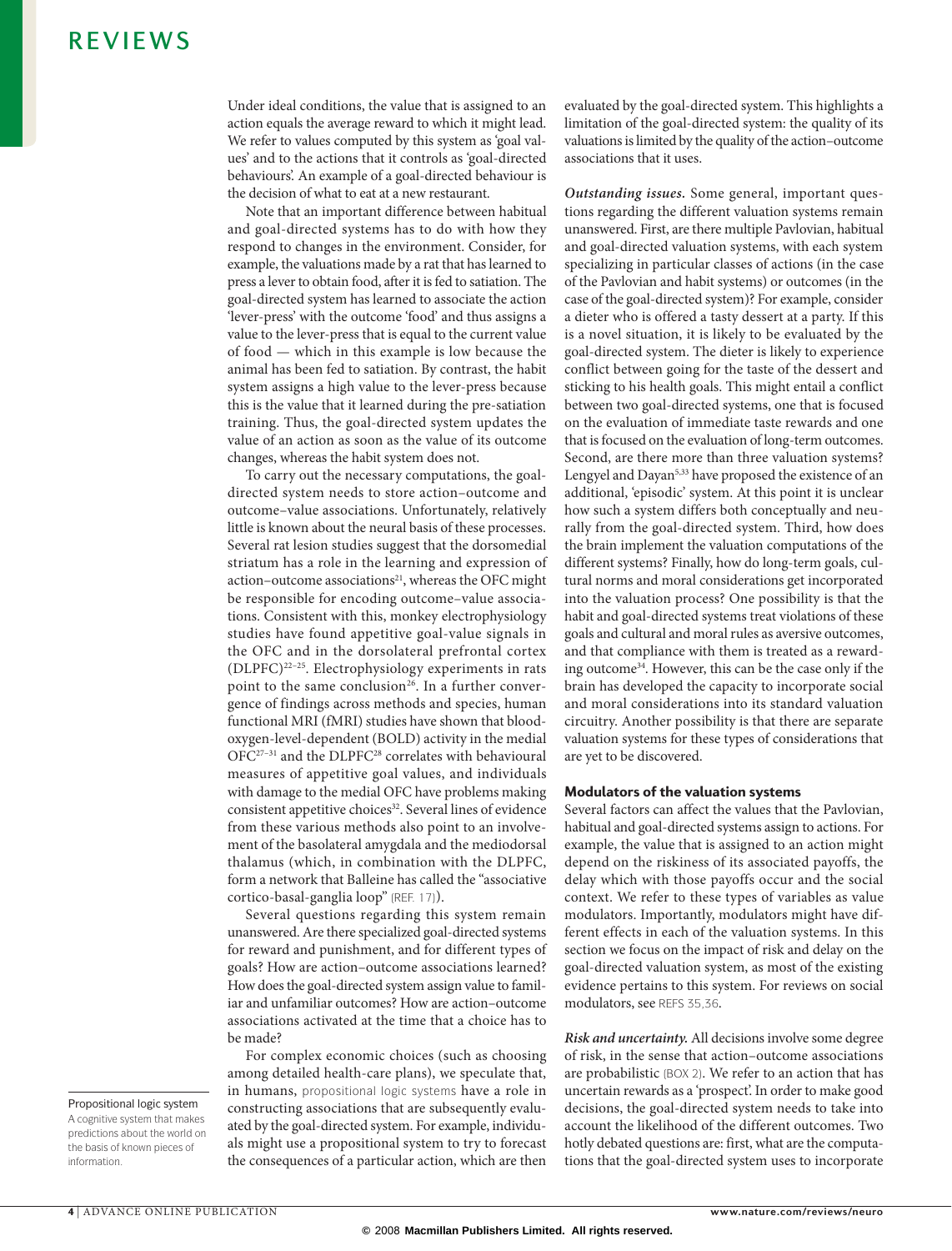#### Statistical moments

Properties of a distribution, such as mean and variance. risks into its valuations; and second, how does the brain implement such computations<sup>37</sup>?

Early human neuroimaging studies in this topic identified some of the areas that are involved in making risky decisions, but were not able to characterize the nature of the computations made by these systems<sup>38-41</sup>. Currently, two main competing views regarding the nature of such computations are being tested. The first view, which is widely used in financial economics and behavioural ecology,



the function *v(.)*, which are popular in the study of financial markets, the EU formula axioms for decision making, from its mathematical tractability and from its success in boils down to a weighted sum of the expected value and the variance of the prospect<sup>42</sup>. The appeal of EU comes from the fact that it is consistent with plausible normative explaining some aspects of market behaviour. An alternative approach, called prospect theory (PT), states that the value of a prospect equals  $\sum_{x} \pi(p(x))v(x-r)$ , where the values in the value and probability functions by the two theories. As shown in parts **a** and **c**, in of the outcomes now depend on a reference point, r, and are weighted by a nonlinear function, π(.), of the objective probabilities<sup>122,123</sup>. Reference-dependence can create framing effects (analogous to figure–ground switches in vision), in which different values are assigned to the same prospect depending on which reference point is cognitively prominent. The figure illustrates the usual assumptions that are imposed EU the value function, *v(.)*, is a concave function of outcomes, and the probability function is the identity function. Note that a special case that is often used in the experimental neuroeconomics literature is *v(x) = x*, which makes the EU function reduce to the expected value of the prospect. The properties of PT are illustrated in parts **b** and **d**. The value function is usually revealed by choices to be concave for gains but convex for losses. This assumption is justified by the psychologically plausible assumption of diminished marginal sensitivity to both gains and losses starting from the reference point. PT also assumes that  $v(x) < -v(-x)$  for  $x > 0$ , a property called 'loss-aversion', which leads to a kink in the value function. Part **d** illustrates the version of PT in which small probabilities are overweighted and large probabilities are underweighted. PT has been successful in explaining some behaviour that was inconsistent with EU theory in behavioural experiments with humans<sup>123</sup> and monkeys<sup>124</sup>, as well as economic field evidence<sup>125</sup>.

> Neuroeconomists make a distinction between prospects that involve risk and those that involve ambiguity. Risk refers to a situation in which all of the probabilities are known. Ambiguity refers to a situation in which some of the probabilities are unknown. The EU and PT models described above apply to valuation under risk, but not under ambiguity. Several models of valuation under ambiguity have been proposed, but none of them has received strong empirical support<sup>51,126,127</sup>.

asserts that the brain assigns value to prospects by first computing its statistical moments (such as its expected magnitude, its variance or coefficient of variation, and its skewness) and then aggregating them into a value signal<sup>42,43</sup>. The second view, which is widely used in other areas of economics and in psychology, asserts that the value is computed using either expected-utility theory (EU) or prospect theory (PT) (BOX 2). In this case the brain needs to compute a utility value for each potential outcome, which is then weighted by a function of the probabilities.

Decisions that result from an EU or PT valuation function can be approximated by a weighted sum of the prospects' statistical moments (and vice versa). This makes it difficult to distinguish the two views on the basis of behavioural data alone. Neuroimaging studies can provide important insights, although the debate between the two views has not yet been settled. In agreement with the first view, a number of recent human fMRI studies have found activity that is consistent with the presence of expected value signals in the striatum<sup>44,45</sup> and the medial OFC<sup>46</sup>, and activity that is consistent with risk signals (as measured by the mathematical variance of the prospects) in the striatum<sup>44,47</sup>, the insula<sup>46,48</sup> and the lateral OFC45. Similar risk and expected-value signals have been found in the midbrain dopamine system in electrophysiology studies in non-human primates<sup>49</sup>. Expected-value signals (BOX 2) have also been found in the lateral intraparietal cortex in non-human primate electrophysiology experiments<sup>50</sup>. Consistent with the second view, a recent human fMRI study found evidence for a PT-like value signal in a network that includes the ventral and dorsal striatum, the ventromedial and ventrolateral prefrontal cortex, the anterior cingulate cortex  $(ACC)$  and some midbrain dopaminergic regions<sup>27</sup>. The existence of evidence that is consistent with both views presents an apparent puzzle. A potential resolution that should be explored in future studies is that the striatal-prefrontal network might integrate the statistical moments that are encoded elsewhere into a value signal that exhibits EU- or PT-like properties.

In many circumstances, decision makers have incomplete knowledge of the risk parameters — a situation known as ambiguity that is different from the pure risk case in which the probabilities are known. Human behavioural studies have shown that people generally have an aversion to choices that are ambiguous<sup>51</sup>, which suggests that a parameter that measures the amount of ambiguity might be encoded in the brain and might be used to modulate the value signal. Some preliminary human fMRI evidence points to the amygdala, the OFC<sup>52</sup> and the anterior insula<sup>53</sup> as areas where such a parameter might be encoded.

Some issues regarding risk and valuation are still unclear. First, little is known about how risk affects the computation of value in Pavlovian and habitual systems. For example, most reinforcement learning models (see below) assume that the habit learning system encodes a value signal that incorporates expected values but not risks. This assumption, however, has not been thoroughly tested. Second, little is known about how the brain learns the risk parameters. For example, some behavioural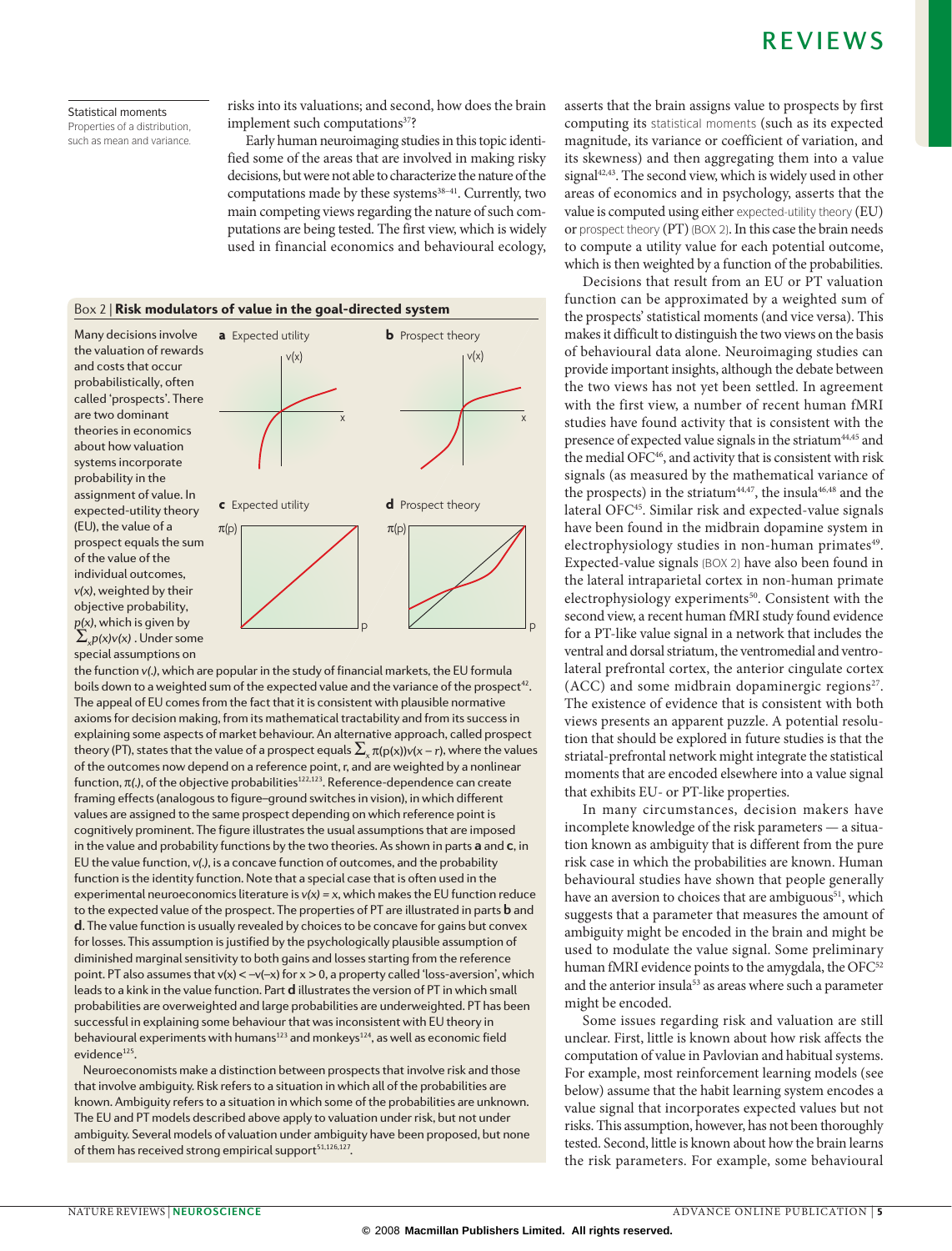#### Expected-utility theory

A theory that states that the value of a prospect (or of random rewards) equals the sum of the value of the potential outcomes weighted by their probability.

#### Prospect theory

An alternative to the expected utility theory that also pertains to how to evaluate prospects.

evidence suggests that habit and goal-directed systems learn about probabilities in different ways and that this leads to different probability weighting by the two systems<sup>54</sup>. Finally, more work is required to better characterize the nature of the computations that are made by the amygdala and the insula in decision making under uncertainty. Preliminary insights suggest that the amygdala might have an asymmetric role in the evaluation of gains and losses. For example, humans with amygdala damage made poor decisions if the decisions involved potential gains, but not if they involved losses<sup>55</sup>, and a related study showed that the amygdala





**Nature Reviews** | **Neuroscience** delays. Thus, the valuation systems require a mechanism for incorporating the timing of Many decisions involve the evaluation of rewards and costs that arrive with different rewards into their computations. Two prominent models of discounting have been proposed in psychology and economics. In the first model, known as hyperbolic discounting, rewards and costs that arrive t units of time in the future are discounted by a factor 1/(1+kt). Note that the discount factor is a hyperbolic function of time and that a smaller *k* is associated with less discounting (that is, more patience). In the second model, known as exponential discounting, the corresponding discount factor is  $\gamma$ <sup>t</sup>. Note that a value of  $\gamma$  closer to one is associated with more patience. An important distinction between the two models is illustrated in parts **a** and **c** of the figure, which depict the value of a reward of size R *t* units of time before it arrives. Note that whereas every additional delay is discounted at the same rate  $(\gamma)$  in the exponential case, in hyperbolic discounting initial delays are discounted at a much higher rate and the discount curve flattens out for additional delays.

In most comparative behavioural studies of goal-directed behaviour with adequate statistical power, hyperbolic discount functions always fit the observed behaviour better than exponential functions<sup>57</sup>. Nevertheless, economists and computer scientists find the exponential function appealing because it is the only discount function that satisfies the normative principle of dynamic consistency, which greatly simplifies modelling. This property requires that if a reward, A, is assigned a higher value than another reward, B, at time *t*, then the same reward is also assigned a higher value when evaluated at any time *t*–*k*. Under hyperbolic discounting, by contrast, the relative valuation between the two actions depends on when the choice is made. This is known as dynamic inconsistency. Parts **b** and **d** of the figure illustrate this difference. They depict the comparative value of a reward,  $R_{_A}$ , received at time 0 with a reward,  $R_{_B}$ , received at time *t*′ as a function of the time when the rewards are being evaluated. Note that in the exponential case the relative desirability of the two rewards is constant, whereas for the hyperbolic case it depends on the time of evaluation.

is differentially activated when subjects decide to take risks for large gains and when they decide to accept a sure loss<sup>56</sup>.

*Time discounting.* In all real-world situations there is a time lag between decisions and outcomes. From a range of behavioural experiments it is well-established that the goal-directed and habitual systems assign lower values to delayed rewards than to immediate ones; this phenomenon is known as time discounting<sup>57</sup>. The role of time discounting in the Pavlovian system is not as well-understood. As before, we focus on the impact of temporal discounting on the goal-directed system, as this is where most of the studies so far have focused.

The current understanding of time discounting parallels that for risk: two competing views have been proposed and are being tested using a combination of human-behavioural and neuroimaging experiments. One camp interprets the human fMRI evidence using the perspective of dual-process psychological models and has argued that discounting results from the interaction of at least two different neural valuation systems (BOX 3), one with a low discount rate and one with a high discount rate<sup>58-60</sup>. In this view, the patience that is exhibited by any given individual when making decisions depends on the relative activation of these two systems. In sharp contrast, the other camp has presented human fMRI evidence that suggests that there is a single valuation system that discounts future rewards either exponentially or hyperbolically<sup>61</sup> (BOX 3). As with the situation for risk valuation, this presents an apparent puzzle. A potential reconciliation is that the striatal-prefrontal network might integrate information that is encoded elsewhere in the brain into a single value signal, but that immediate and delayed outcomes might activate different types of information that are used to compute the value. For example, immediate rewards might activate 'immediacy markers' that increase the valuation signals in the striatalprefrontal network. An understanding of these issues is also important from the perspective of brain development. When do value signals get computed in their 'adult' form and how do they contribute to choices made by children and adolescents? These and other related questions show that the economic framing of decision making will continue to provide new ways to probe the development and function of choice mechanisms in humans.

Time discounting remains a fruitful topic of investigation. First, the discounting properties of Pavlovian and habitual systems in humans have not been systematically explored. Second, the inputs to the valuation network are unknown, as is the reason why the aggregation of those inputs produces a hyperbolic-like signal in valuation areas such as the ventral striatum and the medial OFC. Third, the behavioural evidence suggests that discount factors are highly dependent on contextual variables. For example, subjects' willingness to delay gratification depends on whether the choice is phrased as a "delay" or as a "choice between two points in time" (Ref. 62), on how they are instructed to think about the rewards<sup>63</sup> and on the subjects' arousal level<sup>64</sup>. The mechanisms through which such variables affect the valuation process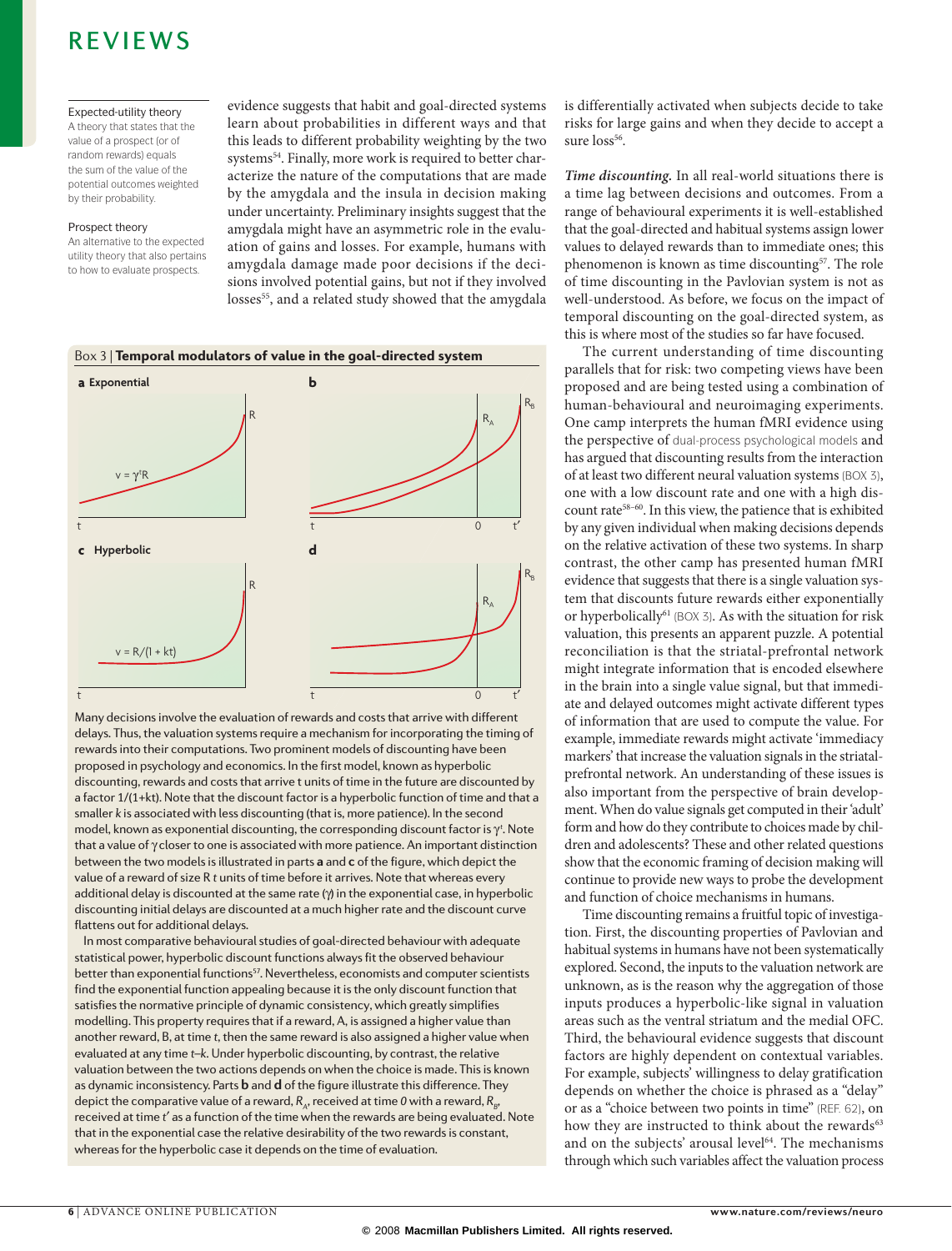|                                                                                                                                                                                                                                                                                                                                                                 | Pavlovian                                                                                 | Habitual                                                                                                                                                            | Goal-directed                                                                 |  |
|-----------------------------------------------------------------------------------------------------------------------------------------------------------------------------------------------------------------------------------------------------------------------------------------------------------------------------------------------------------------|-------------------------------------------------------------------------------------------|---------------------------------------------------------------------------------------------------------------------------------------------------------------------|-------------------------------------------------------------------------------|--|
|                                                                                                                                                                                                                                                                                                                                                                 | Example: hungry animal<br>presented with food and<br>electric shock simultaneously        | Example: animal rewarded for<br>running away from food                                                                                                              | Example: individual<br>considering taking an extra<br>bite after feeling full |  |
| nsivolvs <sup>c</sup>                                                                                                                                                                                                                                                                                                                                           | Appetitive Pavlovian system:<br>high value for food, low<br>value for escape behaviours   | Appetitive Pavlovian system:<br>high value for running<br>towards food                                                                                              | Appetitive Pavlovian<br>system: high value for food                           |  |
|                                                                                                                                                                                                                                                                                                                                                                 | Avoidance Pavlovian system:<br>high value for escape<br>behaviours, low value for<br>food | Avoidance habitual system:<br>high value for running away<br>from food                                                                                              | Health goal-directed<br>system: low value for food                            |  |
|                                                                                                                                                                                                                                                                                                                                                                 |                                                                                           | Example: an animal trained to<br>run towards a lever in response<br>to a sound and away from a<br>lever in response to a light being<br>presented with both stimuli | Example: alcoholic<br>considering having a drink<br>at a bar                  |  |
|                                                                                                                                                                                                                                                                                                                                                                 | <b>Habitual</b>                                                                           | Approach habitual system:<br>high value for lever approach                                                                                                          | Appetitive habitual system:<br>high value for drink                           |  |
|                                                                                                                                                                                                                                                                                                                                                                 |                                                                                           | Avoidance habitual system:<br>high value for lever avoidance                                                                                                        | Avoidance goal-directed<br>system: low value for drink                        |  |
|                                                                                                                                                                                                                                                                                                                                                                 |                                                                                           |                                                                                                                                                                     | Example: dieter considering<br>having ice-cream                               |  |
|                                                                                                                                                                                                                                                                                                                                                                 |                                                                                           | Goal-directed                                                                                                                                                       | Appetitive goal-directed<br>system: high value for<br>ice-cream               |  |
|                                                                                                                                                                                                                                                                                                                                                                 |                                                                                           |                                                                                                                                                                     | Avoidance goal-directed<br>system: low value for<br>ice-cream                 |  |
| Figure 2   Conflict between the valuation systems. The different valuation systems are often in agreement. For<br>example, when an individual is hungry at meal time, the Pavlovian, habitual and goal-directed systems assign high value to<br>the consumption of food. However, conflicts between the systems are also common and might load to poor decision |                                                                                           |                                                                                                                                                                     |                                                                               |  |

example, when an individual is hungry at meal time, the Pavlovian, habitual and goal-directed systems assign high value to the consumption of food. However, conflicts between the systems are also common and might lead to poor decision making. This figure provides examples of conflict among the different valuation systems and of conflict among different value signals of the same type.

are unknown. Fourth, several studies have shown that the anticipation of future rewards and punishments can affect subjects' behavioural discount rates<sup>65,66</sup>. The mechanisms through which anticipation affects valuation are also unknown. Finally, animals make very myopic choices that are consistent with large hyperbolic discount rates<sup>67-70</sup>. How do humans and animals differ in the way in which they incorporate temporal delays into the valuation process?

#### Action selection

Even for choices that involve only one of the valuation systems discussed above, options with different values need to be compared in order to make a decision. Little is known about how the brain does this. The only available theoretical models come from the literature on perceptual decision making, which has modelled binary perceptual choices as a race-to-barrier diffusion process $71-76$ . However, it is unclear whether this class of model also applies to value-based decision making and, if so, how the models might be extended to cases of multi-action choice.

Another issue is the competition that arises among the different valuation systems when an animal has to make a choice between several potential actions that are assigned conflicting values (FIG. 2). Some preliminary theoretical

proposals have been made, but the experimental evidence is scarce. Daw *et al.*77 have suggested that the brain arbitrates between the habit and goal-directed valuation systems by assigning control to the system that at any given time has the less uncertain estimate of the true value of the actions. As the quality of the estimates that are made by the habit system increases with experience, this means in practice that the habit system should gradually take over from the goal-directed system<sup>34</sup>. Frank has proposed a neural-network model for choice between appetitive and aversive habitual valuations<sup>78,79</sup>.

Understanding how the 'control assignment' problem is resolved is important for several reasons. First, as illustrated in FIG. 2 and as emphasized by Dayan et al.<sup>9</sup>, many apparently puzzling behaviours are likely to arise as a result of the conflict between the different valuation systems. Second, in most circumstances the quality of decision making depends on the brain's ability to assign control to the valuation system that makes the best value forecasts. For example, it is probably optimal to assign control to the habit system in familiar circumstances, but not in rapidly changing environments. Third, some decision-making pathologies (for example, OCD and overeating) might be due to an inability to assign control to the appropriate system.

#### Dual-process models

A class of psychological models in which two processes with different properties compete to determine the outcome of a computation.

#### Race-to-barrier diffusion process

A stochastic process that terminates when the variable of interest reaches a certain threshold value.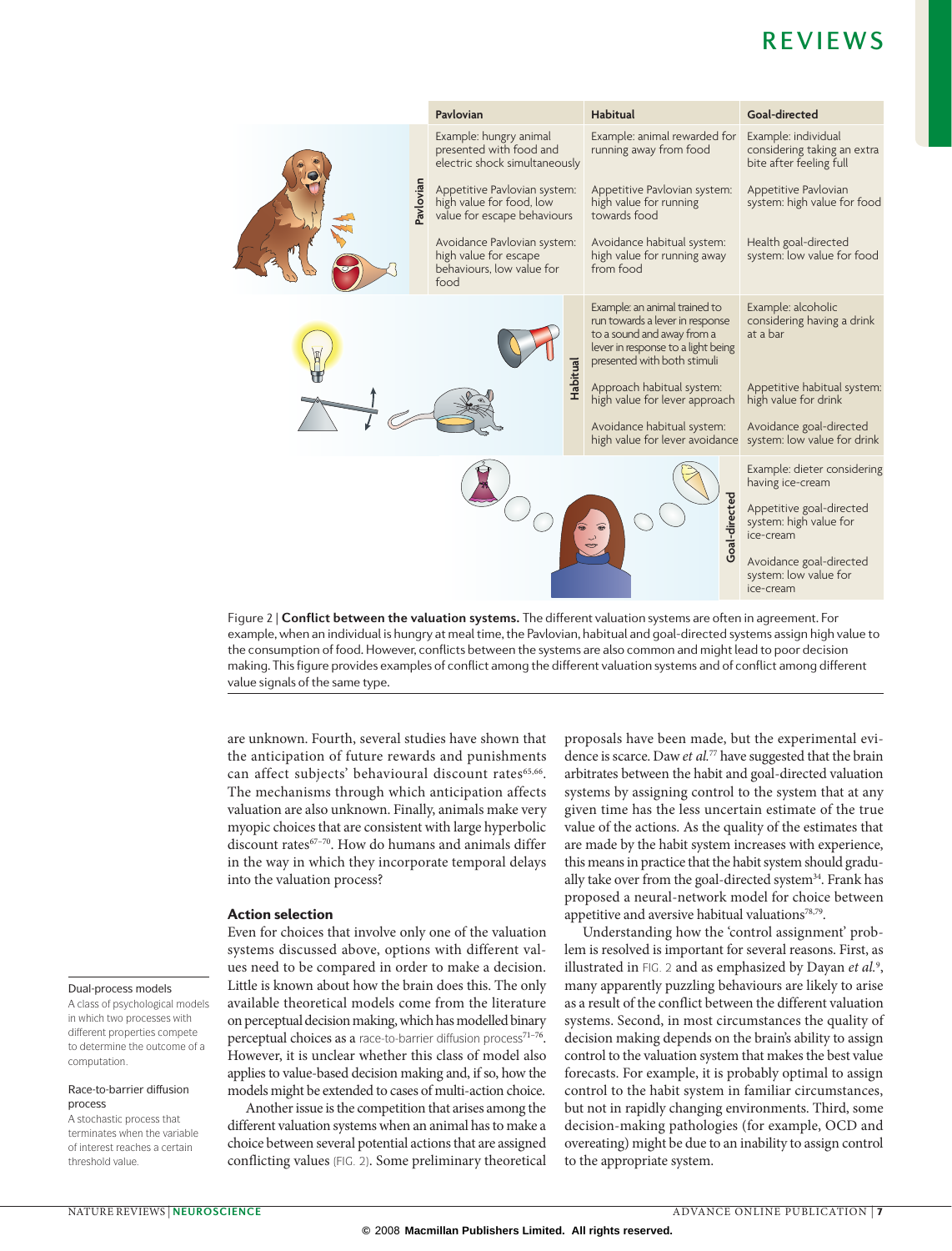There are many important open questions in the domain of action selection. First, in the case of goaldirected decisions, does the brain make decisions by comparing the value of outcomes, of the actions that are necessary to achieve those outcomes, or both? Second, what is the neural basis of the action-selection processes in the Pavlovian, habitual and goal-directed systems? Third, what are the neural mechanisms that are used to arbitrate between the different controllers, and is there a hierarchy of controllers so that some (for example, Pavlovian systems) tend to take precedence over others (for example, goal-directed systems)? Fourth, are there any neural markers that can be reliably used to identify goal-directed or habitual behavioural control?

#### Outcome evaluation

In order to learn how to make good decisions the brain needs to compute a separate value signal that measures the desirability of the outcomes that were generated by its previous decisions. For example, it is useful for an animal to know whether the last food that it consumed led to illness so that it can know whether it ought to avoid that food in the future.

The computations that are made by the outcomeevaluation system, as well as the neural basis of these computations, are slowly beginning to be understood. The existing evidence comes from several different methods and species. Human fMRI studies have shown that activity in the medial OFC at the time that a reward is being enjoyed correlates with subjective reports about the quality of the experience — this has been shown for olfactory<sup>80-83</sup>, gustatory<sup>84-86</sup> and even musical rewards<sup>87</sup>. Moreover, the activity in the medial OFC parallels the reduction in outcome value that one would expect after a subject is fed to satiation<sup>88,89</sup>. This suggests that the medial OFC might be an area where positive outcome valuations are computed. Interestingly, other human fMRI studies have found positive responses in the medial OFC to the receipt of secondary reinforcers, such as monetary payoffs<sup>90-92</sup>. Analogous results have been found for negative experiences: in humans, subjective reports of pain intensity correlated with activity in the insula and the ACC<sup>93,94</sup>.

Animal studies have also provided insight into the neural basis of the outcome-value signal. A recent electrophysiology experiment in monkeys found outcomevalue signals in the dorsal ACC<sup>95</sup>. In addition, a series of provocative rat studies showed that it is possible to increase outward manifestations of 'liking' in rats (for example, tongue protrusions) by activating the nucleus accumbens and subsets of the ventral pallidum using opioid agonists<sup>85,96-98</sup>. Interestingly, and consistent with the hypothesis that outcome-evaluation signals play a part in learning, rats that received opioid agonists subsequently consumed more of the reward that was paired with the agonist.

Some recent human fMRI experiments have also provided novel insights into the computational properties of the outcome-value signal. For example, one study showed that activity in the medial OFC in response to an odour depended on whether subjects believed that they were smelling cheddar cheese or a sweaty sock<sup>83</sup>. In another study<sup>99</sup>, activity in the medial OFC in response to the consumption of wine depended on beliefs about its price, and a third study 84 showed that the outcomevaluation signal after consumption of soda depended on beliefs about its brand. Together, these findings suggest that the outcome-valuation system is modulated by higher cognitive processes that determine expectancies and beliefs.

Much remains to be understood about the outcomevaluation system. What network is responsible for computing positive and negative outcome values in different types of domains? How are positive and negative outcomevaluation signals integrated? How are these signals passed to the learning processes described in the next section? Can they be modulated by variables such as long-term goals, social norms and moral considerations?

#### Learning

Although some Pavlovian behaviours are innate responses to environmental stimuli, most forms of behaviour involve some form of learning. In fact, in order to make good choices animals need to learn how to deploy the appropriate computations during the different stages of decision making. First, the brain must learn to activate representations of the most advantageous behaviours in every state. This is a non-trivial learning problem given that animals and humans have limited computational power, and yet they can deploy a large number of behavioural responses. Second, the valuation systems must learn to assign to actions values that match their anticipated rewards. Finally, the actionselection processes need to learn how to best allocate control among the different valuation systems.

Of all of these processes, the one that is bestunderstood is the learning of action values by the habit system. In this area there has been a productive interplay between theoretical models from computer science (BOX 4) and experiments using electrophysiology in rats and monkeys and fMRI in humans. In particular, various reinforcement learning models have been proposed to describe the computations that are made by the habit system3,100. The basic idea behind these models is that a prediction-error signal is computed after observing the outcome generated by every choice. The signal is called a prediction error because it measures the quality of the forecast that was implicit in the previous valuation (BOX 4). Every time a learning event occurs, the value of the actions is changed by an amount that is proportional to the prediction error. Over time, and under the appropriate technical conditions, the animal learns to assign the correct value to actions.

The existence of prediction-error-like signals in the brain is one of the best-documented facts in neuroeconomics. Schultz and colleagues initially observed such signals in electrophysiology studies performed in midbrain dopamine neurons of monkeys<sup>101-106</sup>. The connection between these signals and reinforcement-learning models was made in a series of papers by Montague and colleagues that were published in the 1990s<sup>103,107</sup>. Since then, several fMRI studies have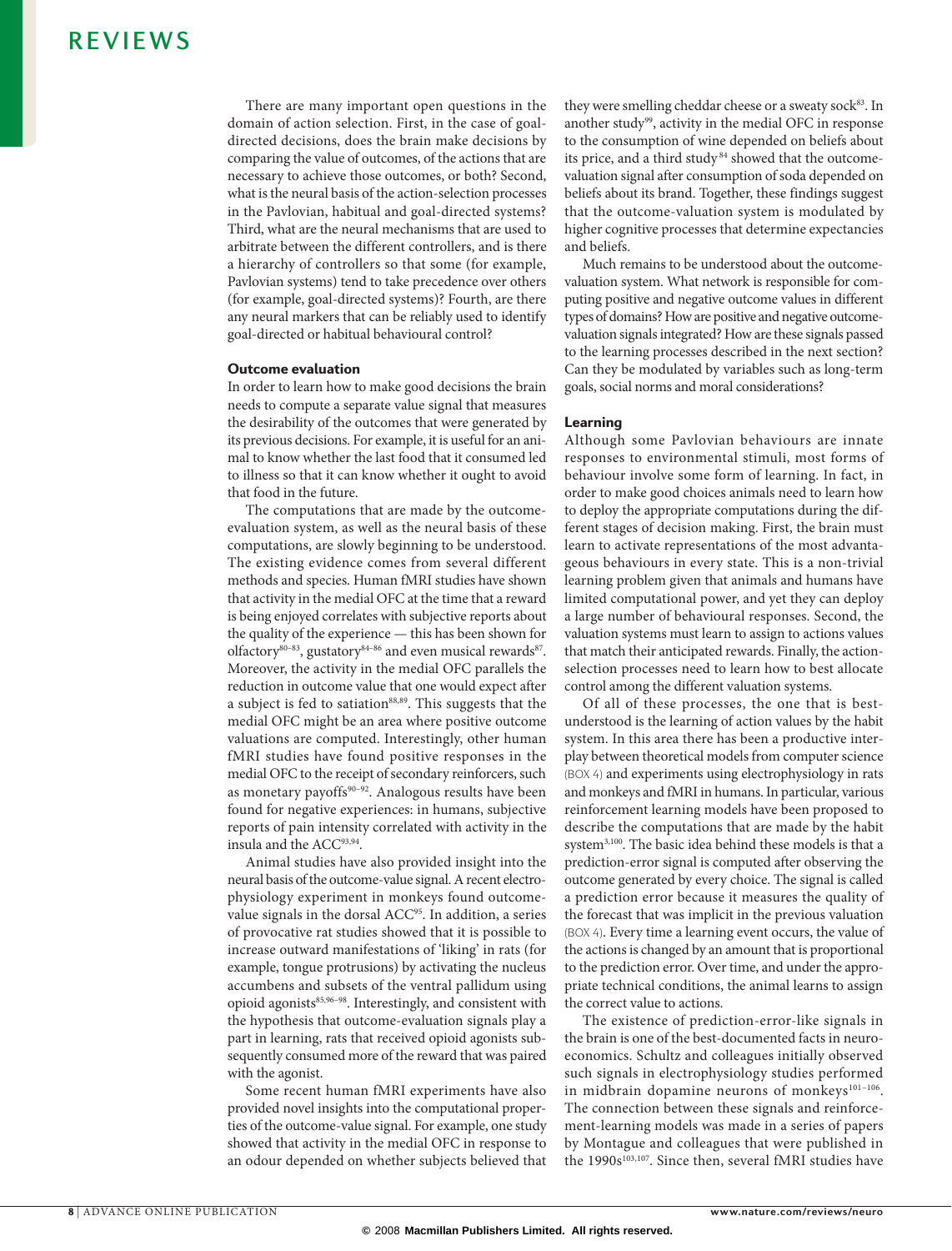#### Box 4 | Reinforcement learning models action-value learning in the habitual system

Several models from computer science have proved to be useful in modelling how the habitual system learns to assign values to actions. All of these models have the following structure, which is known as a Markovian decision problem: first, the animal can be in a finite set of states and can take a finite set of actions; second, there is a transition function, *T(s,a,s')*, that specifies the probability that state *s* and action *a* at one time-step will result in the state *s*′ at the next time-step; and third, at every time-step the animal obtains an action and a state-contingent reward, *r(a,s).* A behavioural rule in this world (called a policy and denoted by π*(s)*) specifies the action that the animal takes in every state. In this world the habitual system needs to solve two problems. First, given a policy, it needs to compute the value of taking every action *a* in every state *s*. This is given by

$$
Q^{\pi}(s, a) = E[r_t + \gamma r_{t+1} + \gamma^2 r_{t+2} + \gamma^3 r_{t+3} + \dots | s_t = s, a_t = a, a_{t+1} = \pi(s_{t+1}), \dots];
$$
\n<sup>(1)</sup>

where *r<sub>th</sub>* denotes the reward that is received at time *t* + *k* and where γ > 0 is the discount rate. Second, it needs to identify the policy that generates the largest sum of exponentially discounted rewards (see BOX 3) in every state.

How could the habitual system learn *Q*<sup>π</sup>(*s,a*)? Let *Q*<sup>π</sup>(*s, a*) denote the estimate that the system has at any point in time. Equation 1 can be rewritten in recursive form as

$$
Q^{\pi}(s, a) = R(s) + \gamma \sum_{s \in S} T(s, a, s') Q^{\pi}(s', \pi(s'))
$$
\n
$$
(2)
$$

Consider an estimator, *Q*(*s, a*) *ˆ* , of *Q*π(*s, a*). Note that if *Q*(*s, a*) *ˆ* does not satisfy this expression, then it is not a good estimate of the value function. Define a prediction error

$$
\delta_t = r_t + \gamma \max_{a'} [\hat{Q}(s_{t+1}, a')] - \hat{Q}(s_t, a_t)
$$
\n(3)

overestimated; if  $\delta_t$  < 0 the value is underestimated. One can then use the prediction error to update the estimates of the that is a sample measure of how close the estimate is to satisfying equation 2. If  $\delta_t$  > 0 the value of the action is action values as follows:

$$
\hat{Q}(s_t, a_t) \leftarrow Q(\hat{s_t}, a_t) + \eta \delta_t \tag{4}
$$

satisfies one important property: subject to some technical conditions, the estimated action values converge to those where η is a number between 0 and 1 that determines the speed of learning. This model is known as Q-learning and it that are generated by the optimal policy. It then follows that the animal can learn the optimal policy simply by following this algorithm and, at every step of the learning process, selecting the actions with the largest values. Two other variants of this model have been proposed as descriptions of how the habitual system learns. They are known as SARSA and the actor–critic model. They differ from Q-learning on the exact specification of the prediction error and the update rule, but they are based on essentially the same idea. Note that neither SARSA nor the actor–critic model is guaranteed to converge to the optimal policy.

It is worth emphasizing several properties of these learning models. First, they are model-free in the sense that the animal is not assumed to know anything about the transition function or the reward function. Second, they explain a wide range of conditioning behaviours that are associated with the habitual system, such as blocking, overshadowing and inhibitory conditioning. Finally, they are computationally simple in the sense that they do not require the animal to keep track of long sequences of rewards to learn the value of actions.

The reinforcement-learning models described here are often used to describe the process of action-value learning in the habitual system. The algorithms that the Pavlovian and goal-directed systems use to update their values based on feedback from the environment are currently unknown.

shown that, in humans, the BOLD signal in the ventral striatum (an important target of midbrain dopamine neurons) correlates with prediction errors in a wide range of tasks<sup>29,90,108-113</sup>.

Although the existing evidence suggests that there is a remarkable match between the computational models and the activity of the dopamine system, recent experiments have demonstrated that much remains to be understood. First, a monkey electrophysiology study<sup>114</sup> suggested that the phasic firing rates of midbrain dopamine neurons might only encode the positive component of the prediction error (henceforth the 'positive prediction error'). This raises the question of which brain areas and neurotransmitter systems encode the negative component (henceforth the 'negative prediction error'), which is also essential for learning. Several possibilities have been proposed. A secondary analysis<sup>115</sup> of the monkey electrophysiology experiment $114$  suggested that the magnitude of the negative prediction errors might be encoded in the timing of the fire-and-pause patterns of the dopamine cells<sup>115</sup>. Some human fMRI studies have found a BOLD signal in the amygdala that resembles a negative prediction error<sup>108</sup>, but others have failed to replicate this finding and have instead found evidence for both types of prediction error in different parts of the striatum<sup>116</sup>. In turn, Daw and Dayan<sup>117</sup> proposed that the two prediction-error signals are encoded by the phasic responses of two neurotransmitter systems: dopamine for positive prediction errors and serotonin for negative prediction errors. Second, it was shown that midbrain dopamine neurons adjust their firing rates to changes in the magnitude of reward in a way that is inconsistent with the standard interpretation of prediction errors<sup>49</sup>. The exact nature of these adjustments remains an open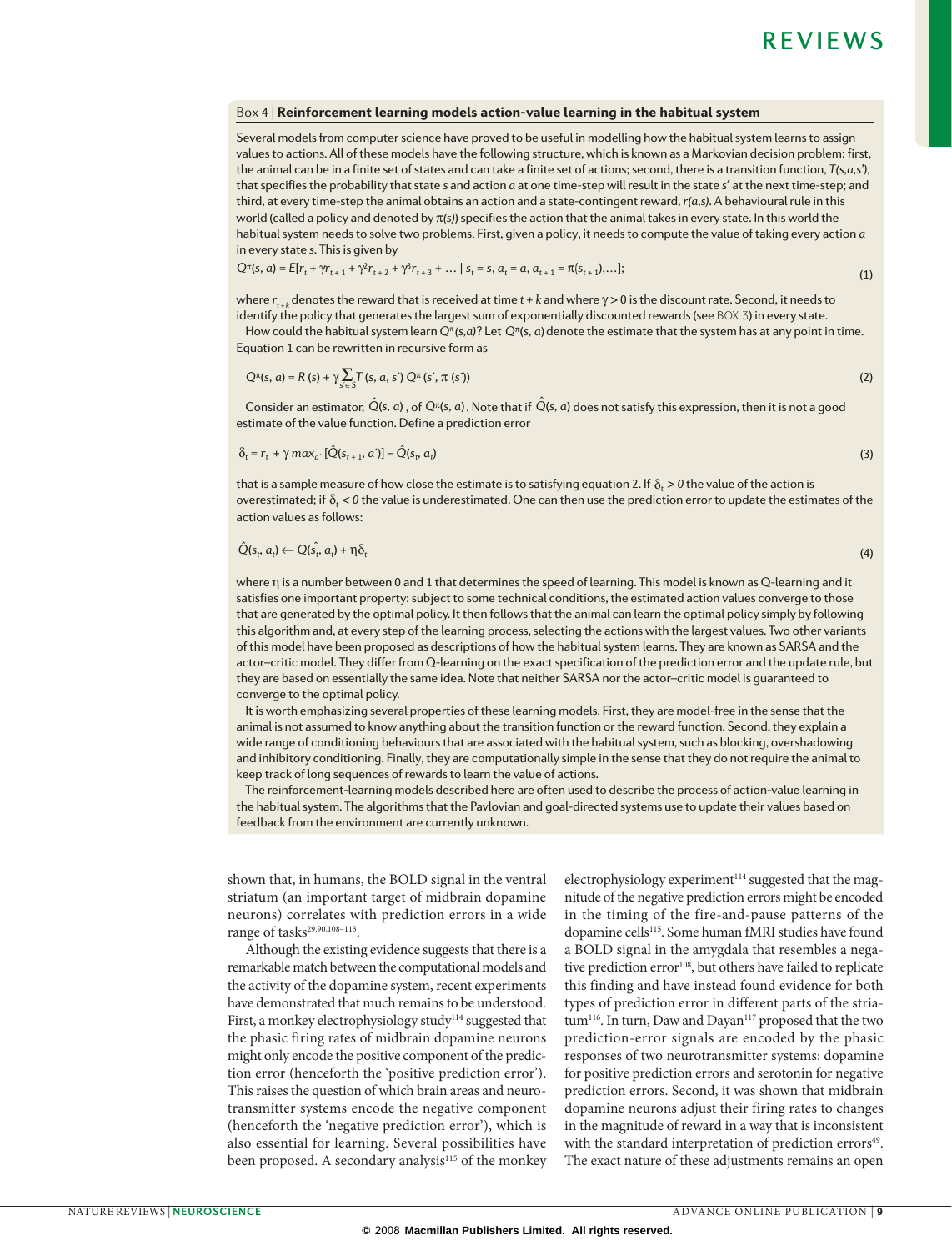#### Box 5 | From neuroeconomics to computational psychiatry

Sometimes the brain's decision-making processes function so differently from societal norms that we label the ensuing behaviours and perceptions a psychiatric disease. The medical community recognizes and categorizes them according to well-accepted diagnostic criteria that, so far, have relied mostly on collections of behavioural features. Neuroscientists have accumulated a substantial amount of neurobiological data that impinges directly on these illnesses<sup>128</sup>. For example, there are now animal models for nicotine addiction, anxiety, depression and schizophrenia that have produced a veritable flood of data on neurotransmitter systems, receptors and gene expression<sup>129,130</sup>. Thus, there is a substantial body of biological data and detailed descriptions of the behavioural outcomes, but little is known about what connects them. This situation presents an opportunity for neuroeconomics and other computationally oriented sciences to connect the growing body of biological knowledge to the behavioural end points.

Computational models of reinforcement learning provide a new language for understanding mental illness and a starting point for connecting detailed neural substrates to behavioural outcomes. For example, reinforcement-learning models predict the existence of valuation malfunctions, in which a drug, a disease or a developmental event perturbs the brain's capacity to assign appropriate value to behavioural acts or mental states<sup>34,131-133</sup>.

Disorders of decision making can also arise at the action-selection stage, especially when there are conflicts among the valuation systems. This presents the possibility of generating a new quantifiable taxonomy of mental-disease states. Interestingly, this set of issues is closely related to the problem of how to think about the 'will' and has applications to addiction, obsessive–compulsive disorder and obesity. These issues relate directly to the idea of executive control and the way that it is affected by mental disease. It is our opinion that future progress in this area will require more computational approaches, because only through such models can competing ideas of executive control be clearly differentiated. Such efforts are already well underway, and various modelling efforts have been applied to executive control and decision making in humans<sup>79,134,135</sup>.

Another neuroeconomics concept that is ripe for applications to psychiatry is motivation, which is a measure of how hard an animal works in order to retrieve a reward. Disorders of motivation might play an especially important part in mood disorders, such as depression, and in Parkinson's disease<sup>78,136</sup>.

question<sup>43</sup>. Finally, a study showed that the habit system can also learn from observing the outcomes of actions that it did not take, as opposed to only being able to learn from direct experience<sup>118</sup>. This form of 'fictive learning' is not captured by traditional reinforcement-learning models but is common in human strategic learning and suggests that the theory needs to be extended in new directions (to include, among others, imitative learning from observing the actions of others)<sup>119</sup>.

Other important questions in the domain of value learning include the following: how does the goaldirected system learn the action-outcome and outcomevalue representations that it needs to compute action values? What are the limitations of the habit system in situations in which there is a complex credit-assignment problem (because actions and outcomes are not perfectly alternated) and delayed rewards? How does the habit system learn to incorporate internal and external states in its valuations and generalize across them? How do the different learning systems incorporate expected uncertainty about the feedback signals<sup>43</sup>? To what extent can the different value systems learn by observation as opposed to through direct experience<sup>120</sup>?

#### The next 5 years and beyond

Although neuroeconomics is a new field and many central questions remain to be answered, rapid progress is being made. As illustrated by the framework provided in this Review, the field now has a coherent lexicon and research aims. The key challenge for neuroeconomics over the next few years is to provide a systematic characterization of the computational and neurobiological basis of the representation, valuation, action-comparision, outcome-valuation and value-learning processes described above. This will prove to be challenging because, as we have seen, at least three valuation systems seem to be at work, fighting over the control of the decision-making process.

Nevertheless, several welcome developments suggest that the next 5 years will produce significant progress in answering many of the questions outlined here. First, there is the close connection between theory and experiments, and the widespread use of theory-driven experimentation (including behavioural parameters inferred from choices that can be linked across subjects or trials to brain activity). Second, there is the rapid adoption of new technologies, such as fast cyclic voltammetry in freely moving animals<sup>121</sup>, which permits quasi-real-time monitoring of neurotransmitter levels for long periods. Third, there is the investigation of decision-making phenomena using different species and experimental methods, which permits more rapid progress.

This is good news, because the range of potential applications is significant. The most important area in which knowledge from neuroeconomics can be applied is psychiatry. Many psychiatric disorders involve a failure of one or more of the decision-making processes described here (BOX 5). A better understanding of these processes should lead to improved diagnosis and treatment. Another area of application is the judicial system. A central question in many legal procedures is how to define and measure whether individuals are in full command of their decision-making faculties. Neuroeconomics has the potential to provide better answers to this question. Similarly, an improved understanding of why people experience failures of self-control should lead to better public-policy interventions in areas ranging from addiction and obesity to savings. The field also has the potential to improve our understanding of how marketing affects decisions and when it should be

Credit-assignment problem The problem of crediting rewards to particular actions in complex environments.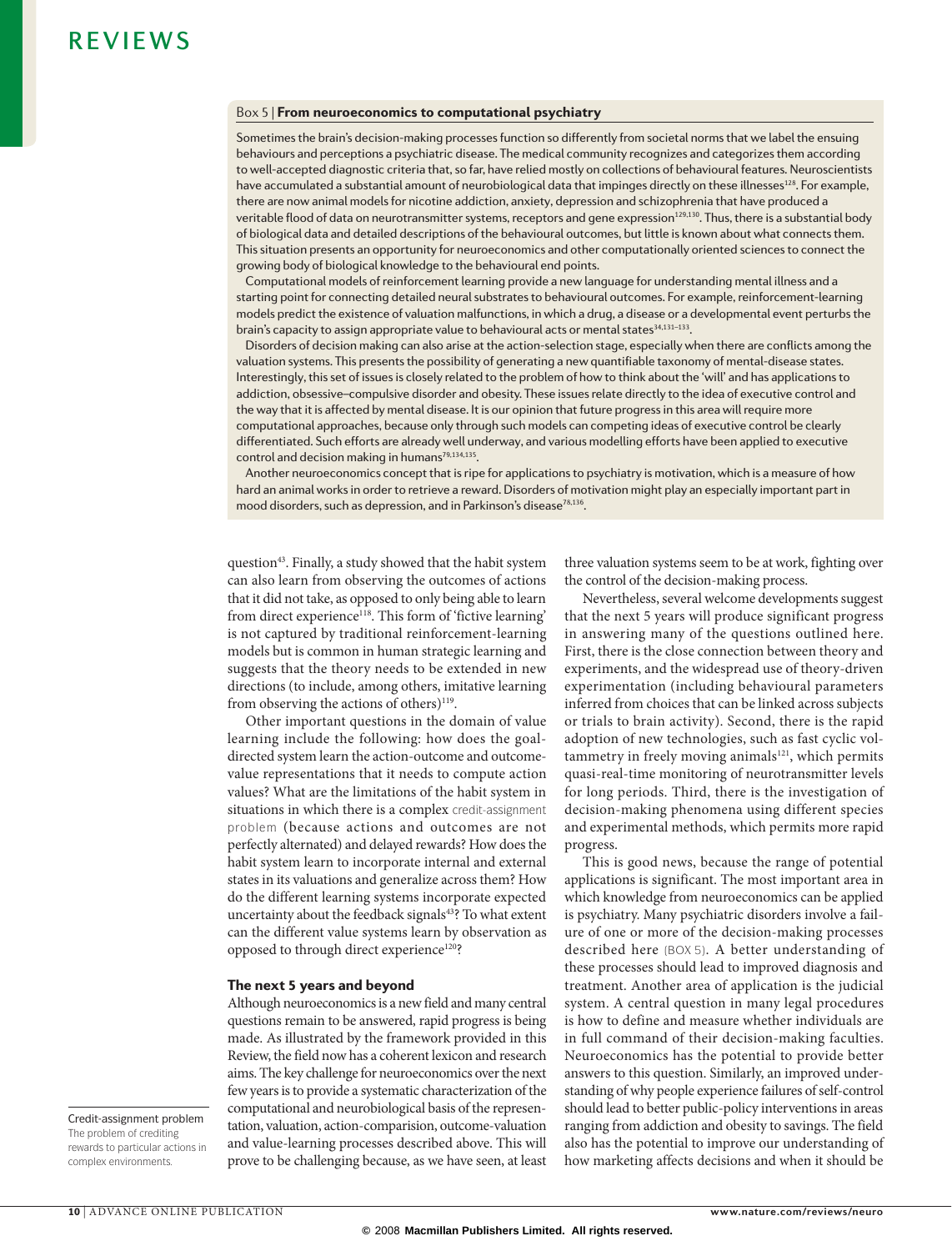regulated. Artificial intelligence is another fertile area of application: a question of particular interest is which features of the brain's decision-making mechanisms are optimal and should be imitated by artificial systems, and which mechanisms can be improved upon. Finally, neuroeconomics might advance our understanding of how to train individuals to become better decision-makers, especially in conditions of extreme time-pressure and large stakes, such as those that arise in policing, in war and in fast-paced financial markets.

- 1. Busemeyer, J. R. & Johnson, J. G. in *Handbook of Judgment and Decision Making* (eds Koehler, D. & Narvey, N.) 133–154 (Blackwell Publishing Co., New York, 2004).
- 2. Mas-Colell, A., Whinston, M. & Green, J. *Microeconomic Theory* (Cambridge Univ. Press, Cambridge, 1995).
- 3. Sutton, R. S. & Barto, A. G. *Reinforcement Learning: An Introduction* (MIT Press, Cambridge, Massachusetts, 1998).
- 4. Dickison, A. & Balleine, B. W. in *Steven's Handbook of Experimental Psychology Vol. 3 Learning, Motivation & Emotion* (ed. Gallistel, C.) 497–533 (Wiley & Sons, New York, 2002).
- 5. Dayan, P. in *Better Than Conscious? Implications for Performance and Institutional Analysis* (eds Engel, C. & Singer, W.) 51–70 (MIT Press, Cambridge, Massachusetts, 2008).
- 6. Balleine, B. W., Daw, N. & O'Doherty, J. in *Neuroeconomics: Decision-Making and the Brain* (eds Glimcher, P. W., Fehr, E., Camerer, C. & Poldrack, R. A.) 365–385 (Elsevier, New York, 2008).
- 7. Bouton, M. E. *Learning and Behavior: A Contemporary Synthesis* (Sinauer Associates, Inc., Sunderland, Massachusetts, 2007). **This book reviews a large amount of evidence pointing to multiple valuation systems being active in value-based decision making.**
- 8. Dayan, P. & Seymour, B. in *Neuroeconomics: Decision Making and the Brain* (eds Glimcher, P. W., Camerer, C. F., Fehr, E. & Poldrack, R. A.) 175–191 (Elsevier, New York, 2008).
- 9. Dayan, P., Niv, Y., Seymour, B. & Daw, N. D. The misbehavior of value and the discipline of the will. *Neural Netw.* **19**, 1153–1160 (2006). **This paper provided several models of how "pathological behaviours" can arise from the competition process between Pavlovian, habitual and goal-directed valuation systems.**
- 10. Keay, K. A. & Bandler, R. Parallel circuits mediating distinct emotional coping reactions to different types of stress. *Neurosci. Biobehav. Rev.* **25**, 669–678 (2001).
- 11. Cardinal, R. N., Parkinson, J. A., Hall, J. & Everitt, B. J. Emotion and motivation: the role of the amygdala, ventral striatum, and prefrontal cortex. *Neurosci. Biobehav. Rev.* **26**, 321–352 (2002).
- 12. Holland, P. C. & Gallagher, M. Amygdala-frontal interactions and reward expectancy. *Curr. Opin. Neurobiol.* **14**, 148–155 (2004).
- 13. Fendt, M. & Fanselow, M. S. The neuroanatomical and neurochemical basis of conditioned fear. *Neurosci. Biobehav. Rev.* **23**, 743–760 (1999).
- 14. Adams, D. B. Brain mechanisms of aggressive behavior: an updated review. *Neurosci. Biobehav. Rev.* **30**, 304–318 (2006).
- 15. Niv, Y. in *Neuroscience* (Hebrew University, Jerusalem, 2007).
- 16. Dayan, P. & Abbott, L. R. *Theoretical Neuroscience: Computational and Mathematical Modeling of Neural Systems* (MIT Press, Cambridge, Massachusetts, 1999).
- 17. Balleine, B. W. Neural bases of food-seeking: affect, arousal and reward in corticostriatolimbic circuits. *Physiol. Behav.* **86**, 717–730 (2005). **This important paper reviews a large amount of evidence pointing to multiple valuation systems being active in value-based decision making.**
- Yin, H. H. & Knowlton, B. J. The role of the basal ganglia in habit formation. *Nature Rev. Neurosci.* **7**, 464–476 (2006).
- 19. Killcross, S. & Coutureau, E. Coordination of actions and habits in the medial prefrontal cortex of rats. *Cereb. Cortex* **13**, 400–408 (2003).
- 20. Coutureau, E. & Killcross, S. Inactivation of the infralimbic prefrontal cortex reinstates goal-directed responding in overtrained rats. *Behav. Brain Res.* **146**, 167–174 (2003).
- 21. Yin, H. H., Knowlton, B. J. & Balleine, B. W. Blockade of NMDA receptors in the dorsomedial striatum prevents action-outcome learning in instrumental conditioning. *Eur. J. Neurosci.* **22**, 505–512 (2005).
- 22. Wallis, J. D. & Miller, E. K. Neuronal activity in primate dorsolateral and orbital prefrontal cortex during performance of a reward preference task. *Eur. J. Neurosci.* **18**, 2069–2081 (2003).
- 23. Padoa-Schioppa, C. & Assad, J. A. Neurons in the orbitofrontal cortex encode economic value. *Nature* **441**, 223–226 (2006). **This paper showed that neurons in the monkey OFC encode the goal value of individual rewarding objects (for example, different liquids) irrespective of the action that needs to be taken to obtain them.**
- 24. Wallis, J. D. Orbitofrontal cortex and its contribution to decision-making. *Annu. Rev. Neurosci.* **30**, 31–56 (2007).
- 25. Barraclough, D. J., Conroy, M. L. & Lee, D. Prefrontal cortex and decision making in a mixed-strategy game. *Nature Neurosci.* **7**, 404–410 (2004).
- 26. Schoenbaum, G. & Roesch, M. Orbitofrontal cortex, associative learning, and expectancies. *Neuron* **47**, 633–636 (2005).
- 27. Tom, S. M., Fox, C. R., Trepel, C. & Poldrack, R. A. The neural basis of loss aversion in decision-making under risk. *Science* **315**, 515–518 (2007). **This fMRI study showed that the striatal-OFC network encodes a value signal at the time of the goal-directed choice that is consistent with the properties of PT. Furthermore, the study presented evidence that suggests that both the appetitive and the aversive aspects of goal-directed decisions might be encoded in a common valuation network.**
- 28. Plassmann, H., O'Doherty, J. & Rangel, A. Orbitofrontal cortex encodes willingness to pay in everyday economic transactions. *J. Neurosci.* **27**, 9984–9988 (2007).
- 29. Hare, T., O'Doherty, J., Camerer, C. F., Schultz, W. & Rangel, A. Dissociating the role of the orbitofrontal cortex and the striatum in the computation of goal values and prediction errors. *J. Neurosci.* (in the press).
- 30. Paulus, M. P. & Frank, L. R. Ventromedial prefrontal cortex activation is critical for preference judgments. *Neuroreport* **14**, 1311–1315 (2003).
- 31. Erk, S., Spitzer, M., Wunderlich, A. P., Galley, L. & Walter, H. Cultural objects modulate reward circuitry. *Neuroreport* **13**, 2499–2503 (2002).
- 32. Fellows, L. K. & Farah, M. J. The role of ventromedial prefrontal cortex in decision making: judgment under uncertainty or judgment per se? *Cereb. Cortex* **17**, 2669–2674 (2007).
- 33. Lengyel, M. & Dayan, P. Hippocampal contributions to control: the third way. *NIPS* [online] [http://books.nips.](http://books.nips.cc/papers/files/nips20/NIPS2007_0927.pdf) [cc/papers/files/nips20/NIPS2007\\_0927.pdf](http://books.nips.cc/papers/files/nips20/NIPS2007_0927.pdf) (2007).
- 34. Montague, P. R. *Why Choose This Book?* (Dutton, 2006).
- 35. Fehr, E. & Camerer, C. F. Social neuroeconomics: the neural circuitry of social preferences. *Trends Cogn. Sci.* **11**, 419–427 (2007).
- 36. Lee, D. Game theory and neural basis of social decision making. *Nature Neurosci.* **11**, 404–409 (2008).
- 37. Platt, M. L. & Huettel, S. A. Risky business: the neuroeconomics of decision making under uncertainty. *Nature Neurosci.* **11**, 398–403 (2008).
- 38. Paulus, M. P., Rogalsky, C., Simmons, A., Feinstein, J. S. & Stein, M. B. Increased activation in the right insula during risk-taking decision making is related to harm avoidance and neuroticism. *Neuroimage* **19**, 1439–1448 (2003).
- 39. Leland, D. S. & Paulus, M. P. Increased risk-taking decision-making but not altered response to punishment in stimulant-using young adults. *Drug Alcohol Depend.* **78**, 83–90 (2005).
- Paulus, M. P. et al. Prefrontal, parietal, and temporal cortex networks underlie decision-making in the presence of uncertainty. *Neuroimage* **13**, 91–100 (2001).
- 41. Huettel, S. A., Song, A. W. & McCarthy, G. Decisions under uncertainty: probabilistic context influences activation of prefrontal and parietal cortices. *J. Neurosci.* **25**, 3304–3311 (2005).
- 42. Bossaerts, P. & Hsu, M. in *Neuroeconomics: Decision Making and the Brain* (eds Glimcher, P. W., Camerer, C. F., Fehr, E. & Poldrack, R. A.) 351–364 (Elsevier, New York, 2008).
- 43. Preuschoff, K. & Bossaerts, P. Adding prediction risk to the theory of reward learning. *Ann. NY Acad. Sci.* **1104**, 135–146 (2007).
- 44. Preuschoff, K., Bossaerts, P. & Quartz, S. R. Neural differentiation of expected reward and risk in human subcortical structures. *Neuron* **51**, 381–390 (2006).
- 45. Tobler, P. N., O'Doherty, J. P., Dolan, R. J. & Schultz, W. Reward value coding distinct from risk attitude-related uncertainty coding in human reward systems. *J. Neurophysiol.* **97**, 1621–1632 (2007).
- 46. Rolls, E. T., McCabe, C. & Redoute, J. Expected value, reward outcome, and temporal difference error representations in a probabilistic decision task. *Cereb. Cortex* **18**, 652–663 (2007).
- 47. Dreher, J. C., Kohn, P. & Berman, K. F. Neural coding of distinct statistical properties of reward information in humans. *Cereb. Cortex* **16**, 561–573 (2006).
- 48. Preuschoff, K., Quartz, S. R. & Bossaerts, P. Human insula activation reflects prediction errors as well as risk. *J. Neurosci.* **28**, 2745–2752 (2008). **This fMRI study shows that the human insula encodes risk-prediction errors that could be used to learn the riskiness of different options and that are complementary to reward-prediction errors.**
- 49. Tobler, P. N., Fiorillo, C. D. & Schultz, W. Adaptive coding of reward value by dopamine neurons. *Science* **307**, 1642–1645 (2005).
- 50. Platt, M. L. & Glimcher, P. W. Neural correlates of decision variables in parietal cortex. *Nature* **400**, 233–238 (1999).
- 51. Camerer, C. F. & Weber, M. Recent developments in modelling preferences: uncertainty and ambiguity. *J. Risk Uncertain.* **5**, 325–370 (1992).
- 52. Hsu, M., Bhatt, M., Adolphs, R., Tranel, D. & Camerer, C. F. Neural systems responding to degrees of uncertainty in human decision-making. *Science* **310**, 1680–1683 (2005).
- 53. Huettel, S. A., Stowe, C. J., Gordon, E. M., Warner, B. T. & Platt, M. L. Neural signatures of economic preferences for risk and ambiguity. *Neuron* **49**, 765–775 (2006).
- Hertwig, R., Barron, G., Weber, E. U. & Erev, I. Decisions from experience and the effect of rare events in risky choice. *Psychol. Sci.* **15**, 534–539 (2004).
- 55. Weller, J. A., Levin, I. P., Shiv, B. & Bechara, A. Neural correlates of adaptive decision making for risky gains and losses. *Psychol. Sci.* **18**, 958–964 (2007).
- 56. De Martino, B., Kumaran, D., Seymour, B. & Dolan, R. J. Frames, biases, and rational decision-making in the human brain. *Science* **313**, 684–687 (2006).
- 57. Frederick, S., Loewenstein, G. & O'Donoghue, T. Time discounting and time preference: a critical review. *J. Econ. Lit.* **40**, 351–401 (2002).
- 58. McClure, S. M., Laibson, D. L. Loewenstein, G. & Cohen, J. D. Separate neural systems value immediate and delayed monetary rewards. *Science* **306**, 503–507 (2004). **This fMRI study argued that competing goal-**

**directed valuation systems play a part in decisions that involve choosing between immediate small monetary payoffs and larger but delayed payoffs.**

- 59. McClure, S. M., Ericson, K. M., Laibson, D. I., Loewenstein, G. & Cohen, J. D. Time discounting for primary rewards. *J. Neurosci.* **27**, 5796–5804 (2007).
- 60. Berns, G. S., Laibson, D. & Loewenstein, G. Intertemporal choice - toward an integrative framework. *Trends Cogn. Sci.* **11**, 482–488 (2007).
- Kable, J. W. & Glimcher, P. W. The neural correlates of subjective value during intertemporal choice. *Nature Neurosci.* **10**, 1625–1633 (2007). **This fMRI study argued that a single goal-directed valuation system plays a part in decisions that involve choosing between immediate small monetary payoffs and larger but delayed payoffs.**